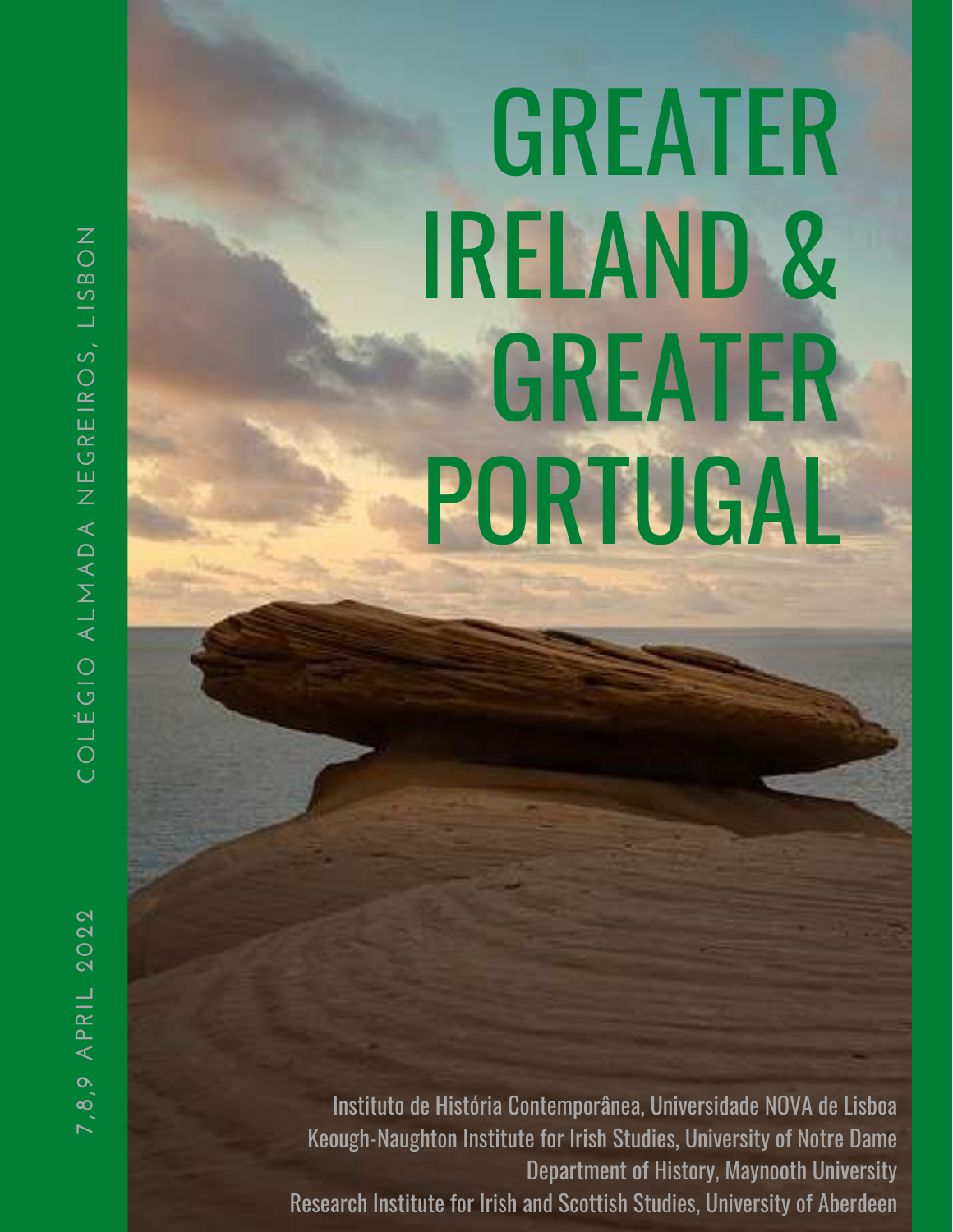

### **SCHEDULE**

#### **Thursday, 7 April**

18.00-19.30 Welcome Reception hosted by Irish Ambassador Ralph Victory

> Opening Remarks: Pedro Aires Oliveira & Paulo Jorge Fernandes, NOVA University of Lisbon

#### **Friday, 8 April**

| $0.00 - 9.30$ | Coffee                                                                                        |
|---------------|-----------------------------------------------------------------------------------------------|
| 9.30-11.00    | <b>Session 1: New Worlds</b><br><b>Chair: Sarah McKibben, University of Notre Dame</b>        |
| 11.00-11.15   | Coffee                                                                                        |
| 11.15-12.45   | <b>Session 2: Southern Africa</b><br><b>Chair: Heather Stanfiel, University of Notre Dame</b> |
| 12.45-14.15   | Lunch                                                                                         |
| 14.15-15.45   | <b>Session 3: Endgames</b><br><b>Chair: Paulo Jorge Fernandes, NOVA Univ. of Lisbon</b>       |
| 15.45-16.00   | Coffee                                                                                        |
| 16.00-17.30   | <b>Session 4: Identities</b><br><b>Chair: Pedro Aires Oliveira, NOVA Univ. of Lisbon</b>      |
| 20.00         | <b>Conference Dinner</b><br><b>Location TBD</b>                                               |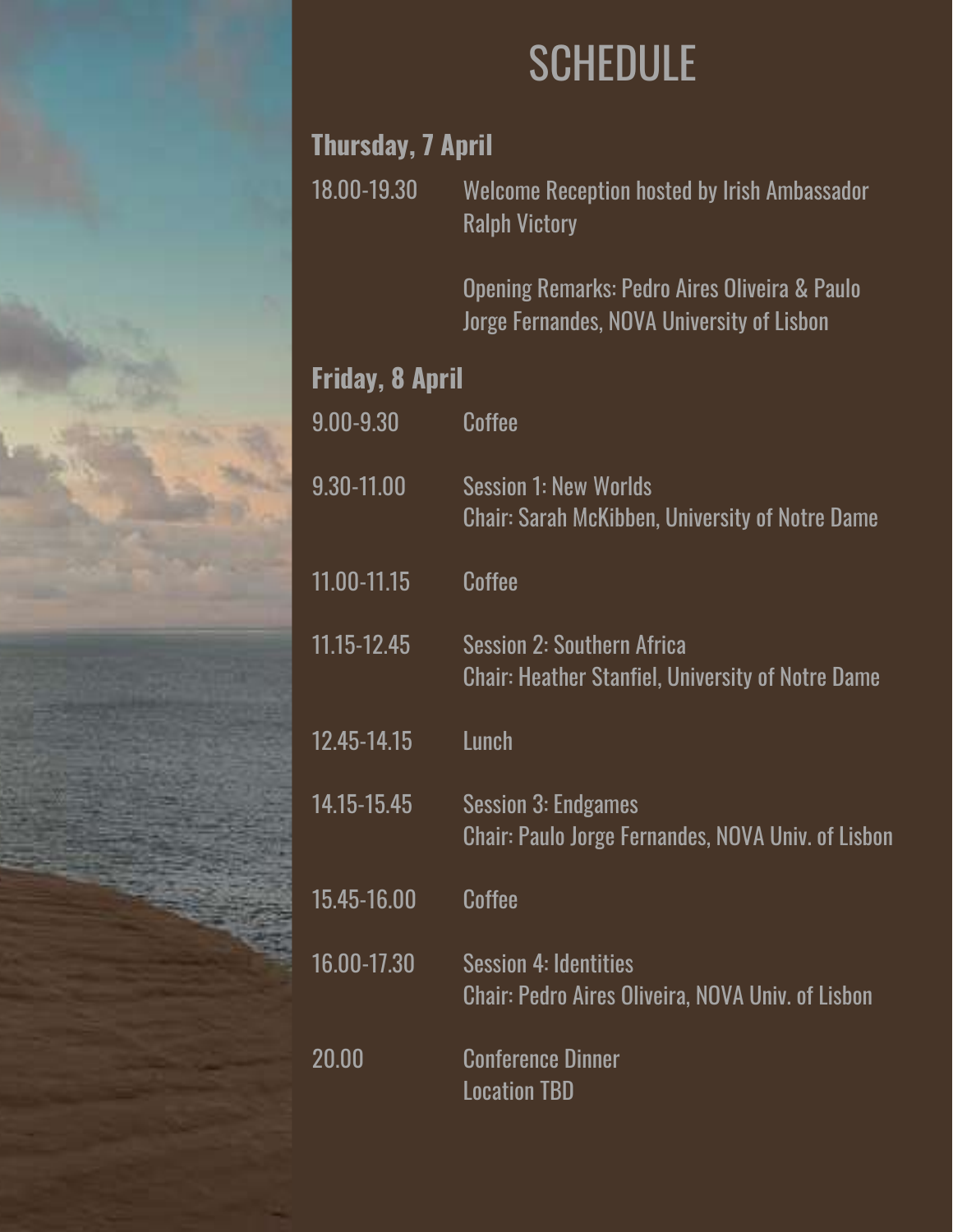| <b>Saturday, 9 April</b> |                                                                                                                                                        |  |
|--------------------------|--------------------------------------------------------------------------------------------------------------------------------------------------------|--|
| $9.00 - 9.30$            | Coffee                                                                                                                                                 |  |
| 9.30-11.00               | Session 5: Images<br><b>Chair: Heather Stanfiel, University of Notre Dame</b>                                                                          |  |
| 11.00-11.15              | Coffee                                                                                                                                                 |  |
| 11.15-12.45              | <b>Session 6: Movement</b><br><b>Chair: Sarah McKibben, University of Notre Dame</b>                                                                   |  |
| 12.45-14.00              | Lunch                                                                                                                                                  |  |
| 14.00-15,00              | <b>Session 7: Summing Up</b><br>Colin Barr, Univ. of Notre Dame & Univ. of Aberdeen<br>Chair: Filipe Ribeiro de Meneses, Maynooth<br><b>University</b> |  |
| 15.00                    |                                                                                                                                                        |  |
| 18.00                    | Walking Tour of Historical Lisbon (optional)                                                                                                           |  |
|                          | <b>Cultural Event: Port Tasting</b><br>Taylor's Port                                                                                                   |  |
|                          | R. Cais de Santarém 8, 1100-104 Lisbon                                                                                                                 |  |

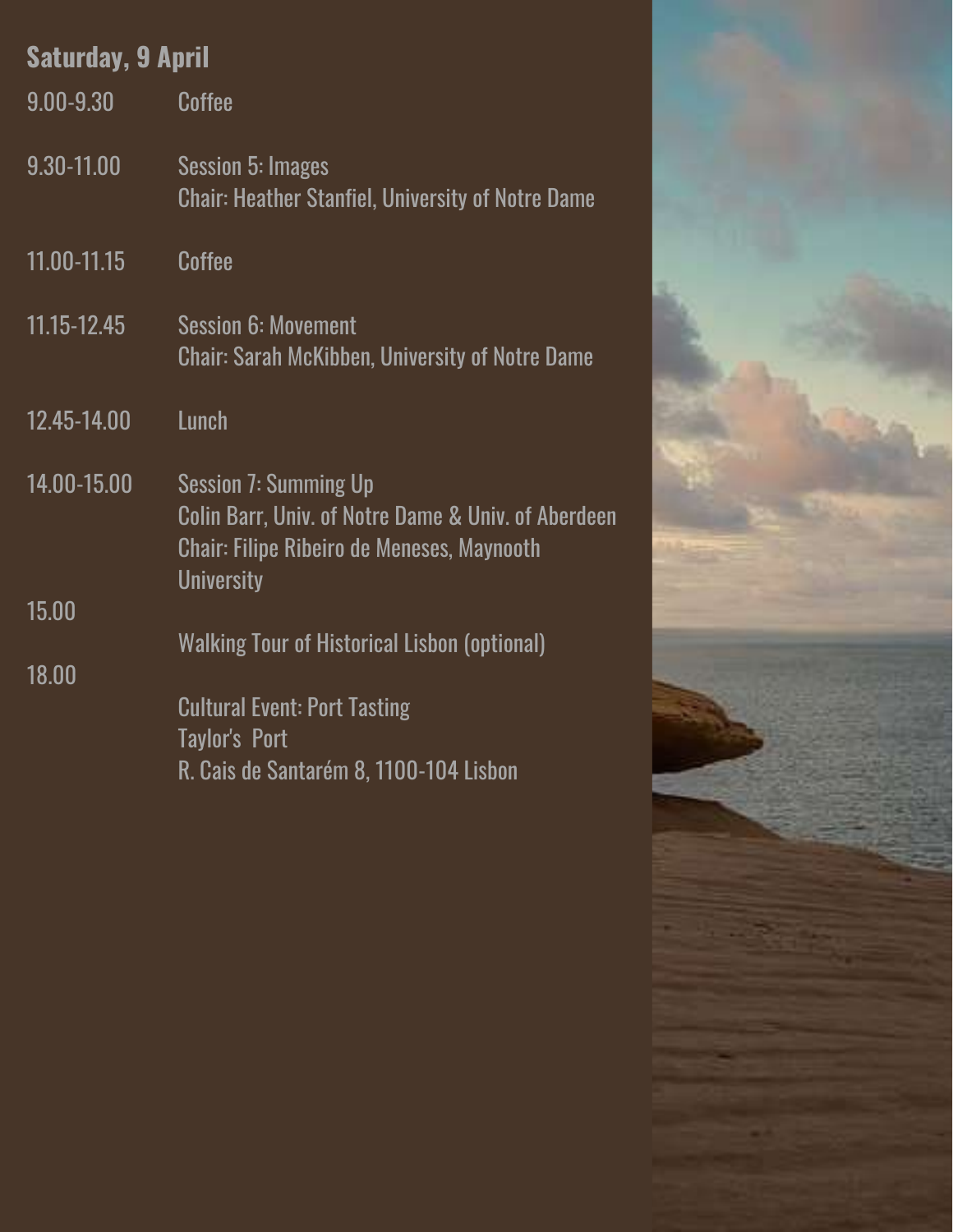## SESSION DETAILS

Session 1: New Worlds

Chair: Sarah McKibben, University of Notre Dame

**Alberto Pena-Rodriguez, University of Vigo**

THE PROPHET OF A NEW ORDER: SALAZAR AND THE PROPAGANDA OF THE PORTUGUESE DICTATORSHIP DURING THE THIRTIES IN THE UNITED STATES

**Rose Luminiello, University of Notre Dame & University of Aberdeen** "NUNS REACH GOTHAM": IRISH AND PORTUGUESE CATHOLIC IDENTITY-BUILDING IN THE UNITED STATES

**Filipe Ribeiro de Meneses, Maynooth University** "GREATER PORTUGAL" AND THE SECOND WORLD WAR

Session 2: Southern Africa

Chair: Heather Stanfiel, University of Notre Dame

**Fernando Taveres Pimenta, NOVA University of Lisbon** "NEW LUSITANIA"?: SETTLER COLONIALISM AND THE CONSTRUCTION OF A GREATER PORTUGAL IN ANGOLA

**Alexandra Maclennan, Université de Caen Normandie** CARDINAL OWEN MCCANN AND CATHOLIC SOLIDARITY FOR HUMAN RIGHTS IN SOUTHERN AFRICA: GREATER IRELAND MEETS GREATER PORTUGAL

**Colin Barr, University of Notre Dame & University of Aberdeen** SETTLER COLONIALISM AND THE CONSTRUCTION OF IRISH IDENTITY IN THE CAPE OF GOOD HOPE

Session 3: Endgames Chair: Paulo Jorge Fernandes, NOVA University of Lisbon **Pedro Aires Oliveira, NOVA University of Lisbon** "PEREGRINE NATION": THE UNION OF THE COMMUNITIES OF PORTUGUESE CULTURE AND THE ANXIETIES OF PORTUGUESE LATE COLONIALISM **Tom McGrath, Maynooth University** ANTI-PARTITION AND THE IRISH IN SOUTH AFRICA **Rebecca Saldanha Pereira, University of Bologna** (DE)CONSTRUCTING IDENTITY BETWEEN AFRICA AND PORTUGAL: PORTUGAL'S COLONIAL "EXCEPTIONALISM" AND THE SUSPENDED MEMORY OF THE RETORNO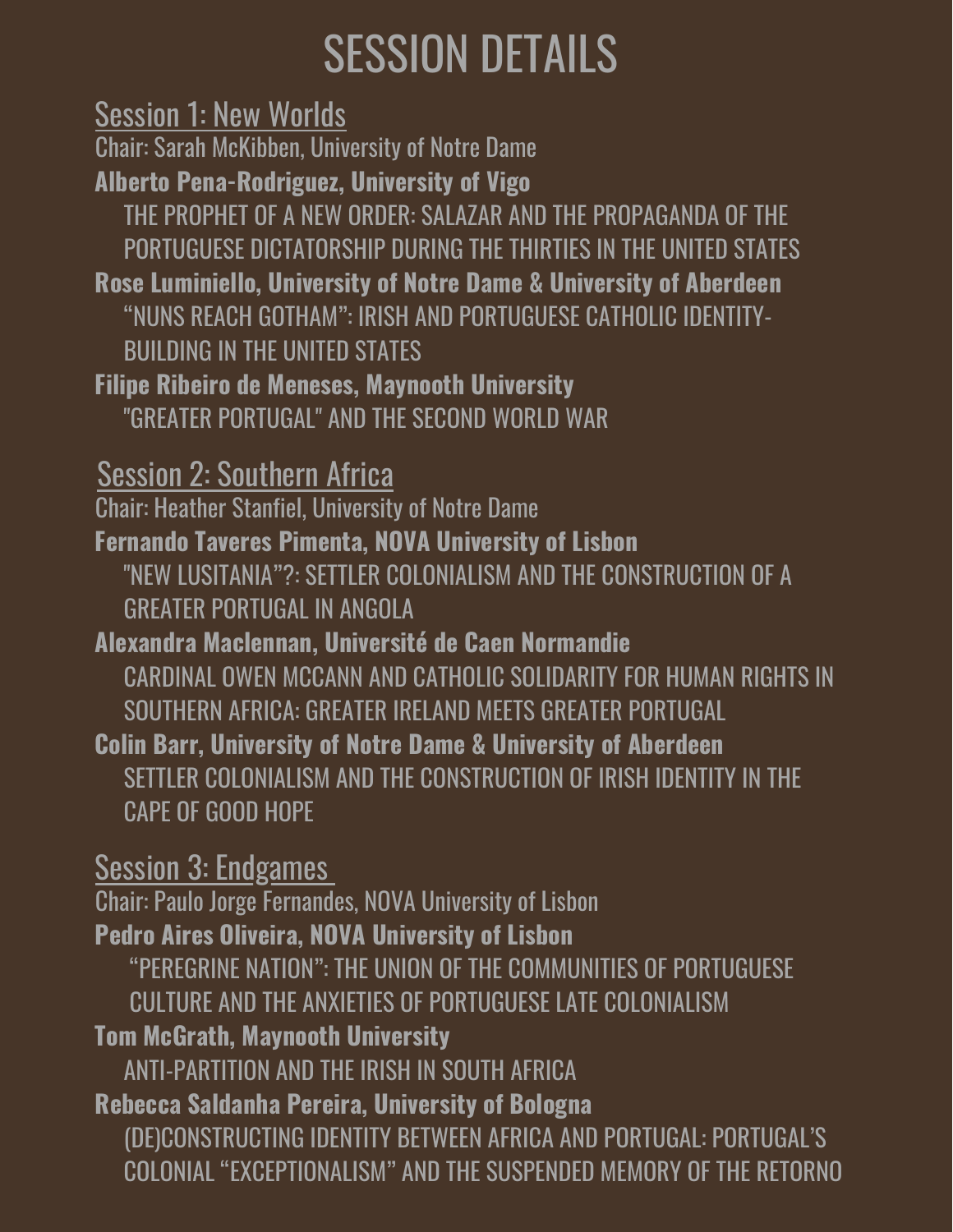## SESSION DETAILS

Session 4: Identities Chair: Pedro Aires Oliveira, NOVA University of Lisbon **Sophie Cooper, Queen's University Belfast** FORMATIONAL EXPERIENCES AND FOUNDATIONAL IDENTITIES IN NINETEENTH-CENTURY MELBOURNE AND CHICAGO **Cristiana Bastos, Universidade de Lisboa** ALONG, ACROSS AND AGAINST EMPIRE: PORTUGUESE LABOR MIGRATION AND THE PLANTATION-FACTORY CONTINUUM **Dan McCollum, University of Aberdeen** AND WHAT ELSE ARE POLITICS BUT MORALITY IN CIVIL AND SOCIAL ACTION: THE IRISH-CATHOLIC PRESS IN THE LATER 19TH CENTURY UPPER MIDWEST Session 5: Images Chair: Heather Stanfiel, University of Notre Dame **Yvette Santos, NOVA University of Lisbon** BETWEEN MORAL DUTY AND ECONOMIC UTILITY: THE REPATRIATION OF THE PORTUGUESE EMIGRANTS FROM BRAZIL IN THE 1920S **Gillian O'Brien, Liverpool John Moores University** THE IRISH DIASPORA IN IRISH POPULAR CULTURE **Paulo Jorge Fernandes, NOVA University of Lisbon** THE OUTSIDERS: REPRESENTATIONS OF IRISH AND PORTUGUESE MIGRANTS IN THE 19TH CENTURY AMERICAN AND BRAZILIAN SATIRICAL PRESS Session 6: Movement Chair: Sarah McKibben, University of Notre Dame **Marina Simões Galvanese, University of São Paulo** MULTIPLE MIGRATIONS AND INTERTWINED HISTORIES: PORTUGUESE LANDOWNERS AND INDENTURED SERVANTS IN THE BRAZILIAN EMPIRE **Jill Bender, University of North Carolina Greensboro** IRISH WOMEN, ASSISTED EMIGRATION AND THE BRITISH EMPIRE **Jeroen DeWulf, University of California Berkeley** AFRO-ATLANTIC CATHOLICS: AMERICA'S FIRST BLACK CHRISTIANS